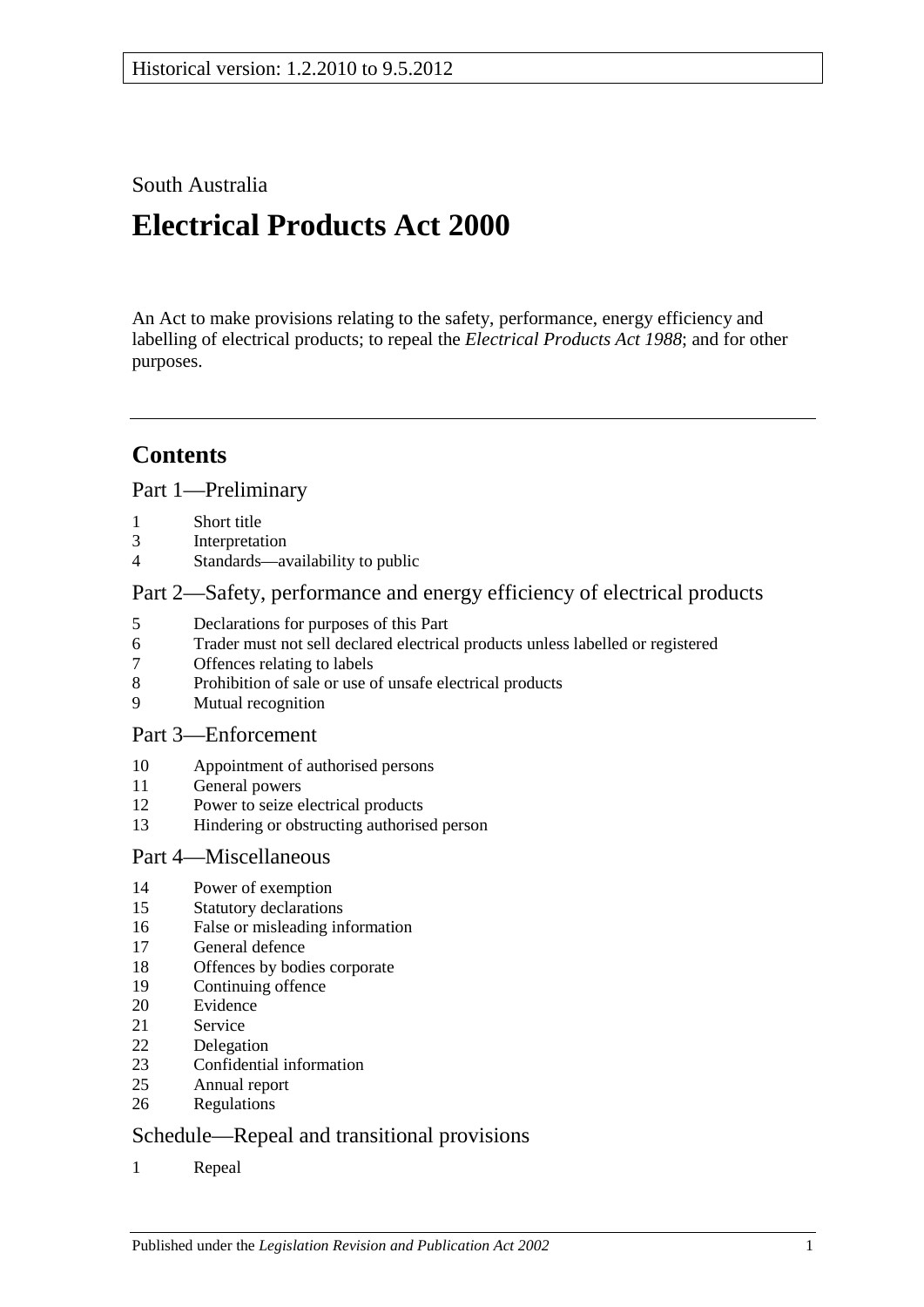# 2 [Transitional provisions](#page-10-2)<br>3 Regulations—other tran

[Regulations—other transitional provisions](#page-10-3)

### [Legislative history](#page-12-0)

### <span id="page-1-0"></span>**The Parliament of South Australia enacts as follows:**

# **Part 1—Preliminary**

### <span id="page-1-1"></span>**1—Short title**

This Act may be cited as the *Electrical Products Act 2000*.

### <span id="page-1-2"></span>**3—Interpretation**

(1) In this Act, unless the contrary intention appears—

*authorised person*—see [Part 3;](#page-5-0)

*corresponding law*—see [subsection](#page-2-4) (2);

*document* includes any disc, tape or other medium in which information is stored;

#### *electrical product* means—

- (a) an appliance operated by electricity; or
- (b) a wire, cable, insulator or fitting designed for use in connection with the conveyance of electricity; or
- (c) a meter or instrument for measuring the consumption of electricity, potential difference, or any other characteristic of an electrical circuit;

#### *energy performance standard*—see [section](#page-2-2) 5;

*label* includes a stamp or mark;

*public notice* means a notice published in—

- (a) the Gazette; or
- (b) a newspaper circulating generally in the State;

*safety and performance standard*—see [section](#page-2-2) 5;

*second-hand goods* means goods that have been used, or taken from other goods that have been used, for a purpose not connected with their manufacture or sale;

*standard* means a code or standard—

- (a) published or approved by Standards Australia; or
- (b) published or approved jointly by Standards Australia and Standards New Zealand; or
- (c) published or approved by a prescribed body,

and includes any code or standard called up by or under the code or standard;

*to sell* includes—

(a) to let on hire;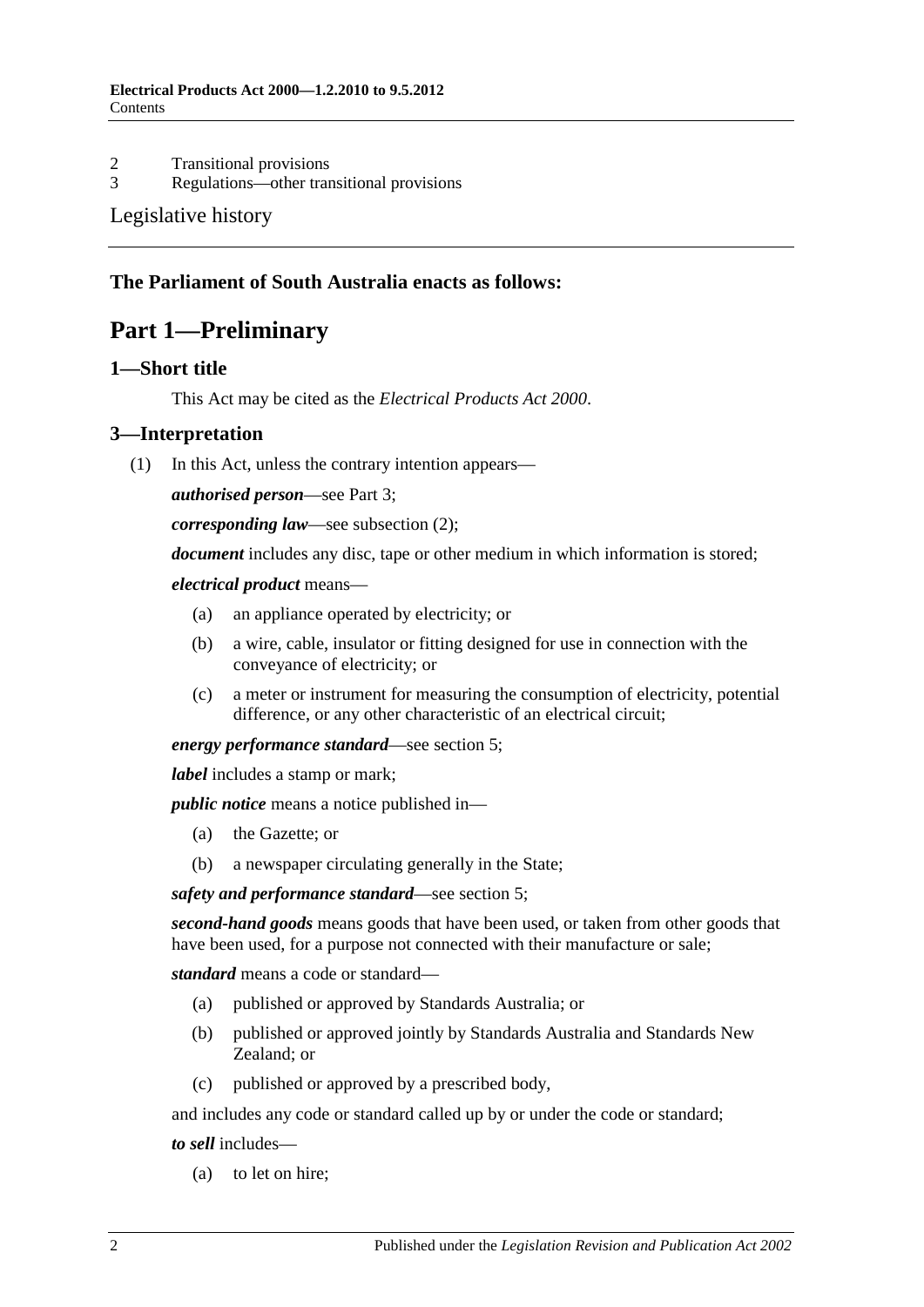- (b) to advertise for sale or hire;
- (c) to offer or expose for sale or hire;

and *sale* has a corresponding meaning;

*Technical Regulator* means the person holding or acting in the office of Technical Regulator under the *[Electricity Act](http://www.legislation.sa.gov.au/index.aspx?action=legref&type=act&legtitle=Electricity%20Act%201996) 1996*;

*trader* means a person who sells electrical products in the course of a trade or business.

- <span id="page-2-4"></span>(2) The Governor may, by proclamation—
	- (a) declare a law of another jurisdiction to be a law corresponding to this Act (a *corresponding law*); and
	- (b) vary or revoke a proclamation previously made under this section.

#### <span id="page-2-0"></span>**4—Standards—availability to public**

A copy of a standard referred to or incorporated in a proclamation or regulation under this Act must be kept available for inspection by members of the public, without charge and during normal office hours, at the office of the Technical Regulator.

# <span id="page-2-1"></span>**Part 2—Safety, performance and energy efficiency of electrical products**

#### <span id="page-2-2"></span>**5—Declarations for purposes of this Part**

- (1) The Governor may, by proclamation, declare for the purposes of this Part—
	- (a) that a provision of [section](#page-2-3) 6 applies to a class of electrical products;
	- (b) that a standard or part of a standard is (with or without modification) a safety and performance standard or an energy performance standard applicable to a class of electrical products (a *safety and performance standard* or an *energy performance standard*).
- (2) The Governor may, by proclamation, vary or revoke a proclamation previously made under this section.
- (3) A proclamation under this section may refer to a standard as in force at a specified time or as in force from time to time.

### <span id="page-2-3"></span>**6—Trader must not sell declared electrical products unless labelled or registered**

- <span id="page-2-6"></span><span id="page-2-5"></span>(1) A trader must not sell an electrical product of a class to which this subsection applies unless it is labelled so as to indicate its compliance with applicable safety and performance standards—
	- (a) under the authority of the Technical Regulator in accordance with the regulations; or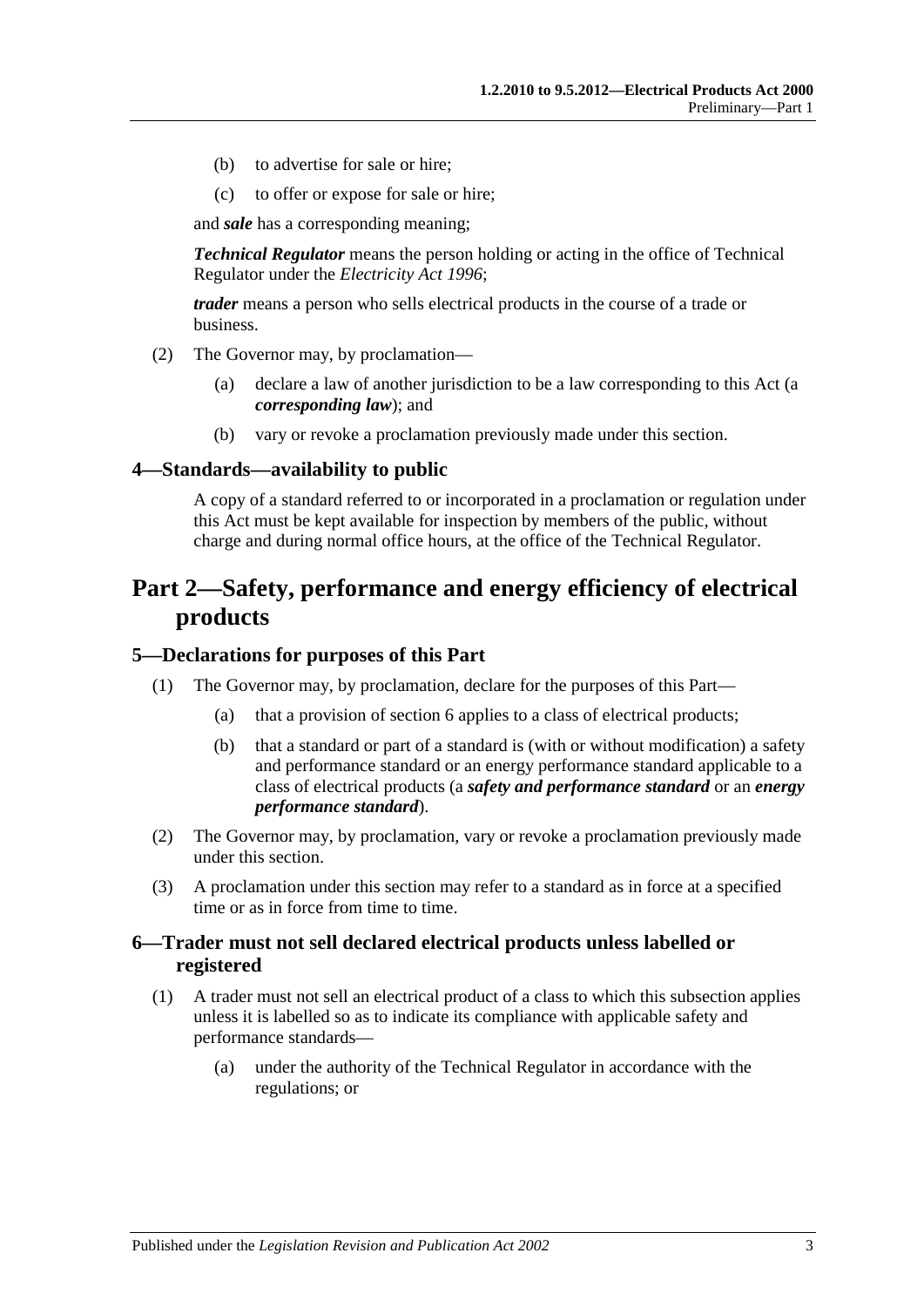(b) under an authority conferred by a corresponding law in accordance with that corresponding law.

Maximum penalty: \$5 000.

Expiation fee: \$315.

- <span id="page-3-1"></span>(2) A trader must not sell an electrical product of a class to which this subsection applies unless it is registered so as to indicate its compliance with applicable energy performance standards—
	- (a) in accordance with the regulations; or
	- (b) in accordance with a corresponding law.

Maximum penalty: \$5 000.

Expiation fee: \$315.

- <span id="page-3-4"></span><span id="page-3-2"></span>(3) A trader must not sell an electrical product of a class to which this subsection applies unless it is labelled so as to indicate its energy efficiency—
	- (a) under the authority of the Technical Regulator in accordance with the regulations; or
	- (b) under an authority conferred by a corresponding law in accordance with that corresponding law.

Maximum penalty: \$5 000.

Expiation fee: \$315.

- (4) No offence is committed against [subsection](#page-2-5) (1), [\(2\)](#page-3-1) or [\(3\)](#page-3-2) if the sale takes place within six months after the making of the proclamation declaring the subsection to apply to the relevant class of electrical products.
- (5) No offence is committed against [subsection](#page-2-5) (1) or [\(3\)](#page-3-2) if the sale takes place within six months after a change in the requirements as to the form or contents of the label occurs and the electrical product is labelled in accordance with the requirements formerly applicable to it.
- (6) This section does not apply to the sale of second-hand goods.

#### <span id="page-3-0"></span>**7—Offences relating to labels**

- <span id="page-3-3"></span>(1) A person must not—
	- (a) without proper authority, affix a label to which [section](#page-2-5) 6(1) or [\(3\)](#page-3-2) applies, or which could reasonably be taken to be such a label, to an electrical product; or
	- (b) sell an electrical product to which a label has been affixed contrary to [paragraph](#page-3-3) (a) knowing that the label was affixed without proper authority.

Maximum penalty: \$10 000.

- (2) A trader must not display on or near an electrical product that is being offered or exposed for sale by the trader a sign, label or notice that—
	- (a) contains information conflicting with the information contained in a label affixed to the electrical product for the purposes of this Act or a corresponding law; or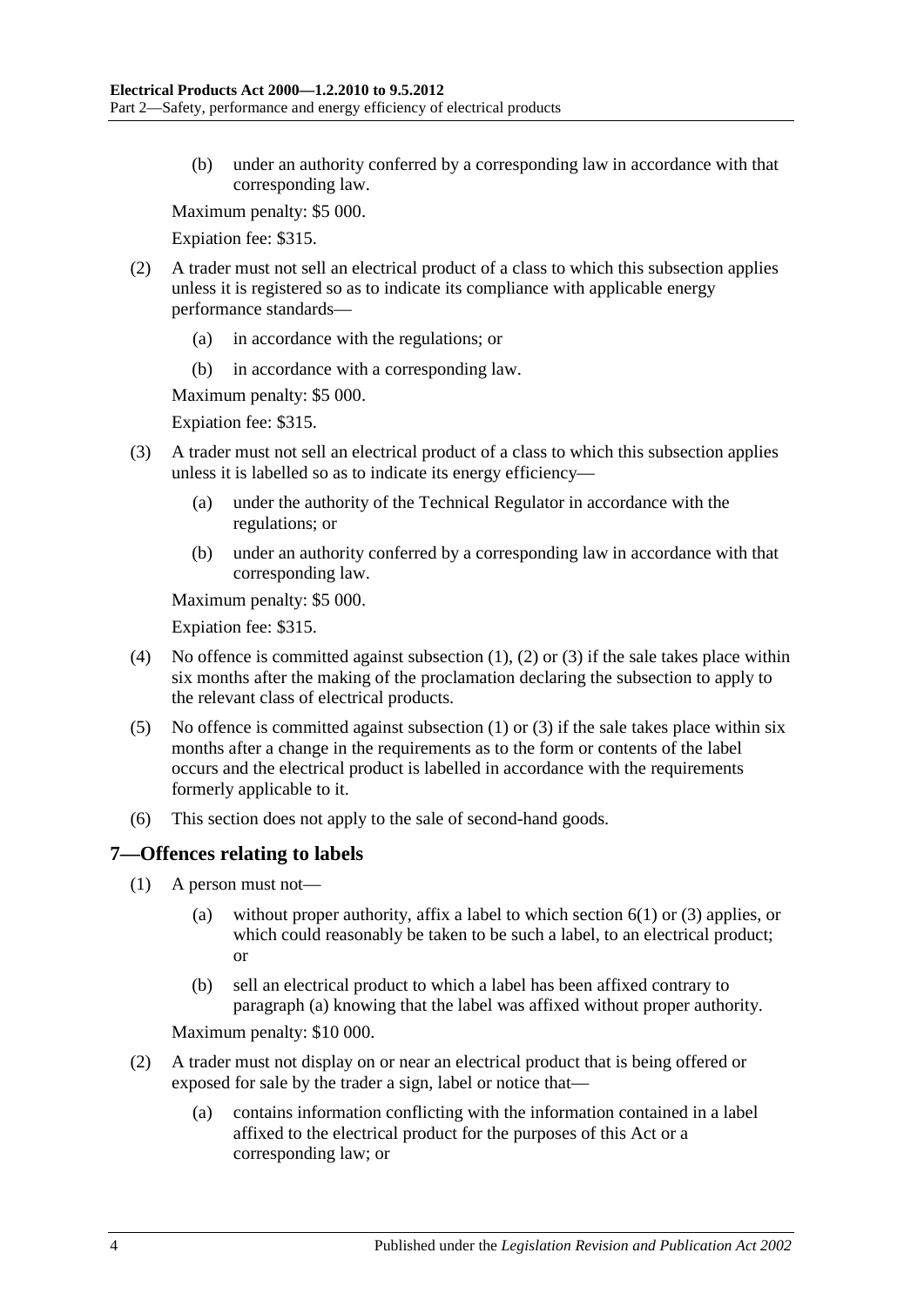(b) is likely to mislead a purchaser or prospective purchaser as to matters to which information contained in any such label relates.

Maximum penalty: \$5 000.

(3) A person must not, while an electrical product is being offered or exposed for sale by a trader, alter, interfere with or obscure from view a label affixed to the electrical product for the purposes of this Act or a corresponding law.

Maximum penalty: \$2 500.

Expiation fee: \$210.

(4) A trader must not offer or expose for sale an electrical product if a label affixed to the electrical product for the purposes of this Act or a corresponding law is not readily legible by a purchaser or prospective purchaser.

Maximum penalty: \$2 500.

Expiation fee: \$210.

(5) This section does not apply to the sale of second-hand goods.

### <span id="page-4-0"></span>**8—Prohibition of sale or use of unsafe electrical products**

- (1) If, in the opinion of the Technical Regulator, an electrical product of a particular class is or is likely to become unsafe in use, the Technical Regulator may—
	- (a) prohibit the sale or use (or both sale and use) of electrical products of that class; and
	- (b) require traders who have sold the product in the State—
		- (i) to take specified action to recall the product from use; and
		- $(ii)$
- (A) to take specified action to render the product safe; or
- (B) if it is not practicable to render the product safe or the trader chooses not to do so—to refund the purchase price on return of the product.
- (2) A prohibition or requirement under this section may be imposed—
	- (a) by notice in writing given to the person to whom it is addressed; or
	- (b) if addressed to a class of persons, or the public generally—by public notice,

and may be varied or revoked in the same way.

(3) A person who contravenes or fails to comply with a prohibition or requirement under this section is guilty of an offence.

Maximum penalty: \$10 000.

### <span id="page-4-2"></span><span id="page-4-1"></span>**9—Mutual recognition**

- (1) For the purposes of—
	- (a) section 5 of the *[Mutual Recognition \(South Australia\) Act](http://www.legislation.sa.gov.au/index.aspx?action=legref&type=act&legtitle=Mutual%20Recognition%20(South%20Australia)%20Act%201993) 1993* and section 15 of the *Mutual Recognition Act 1992* of the Commonwealth; and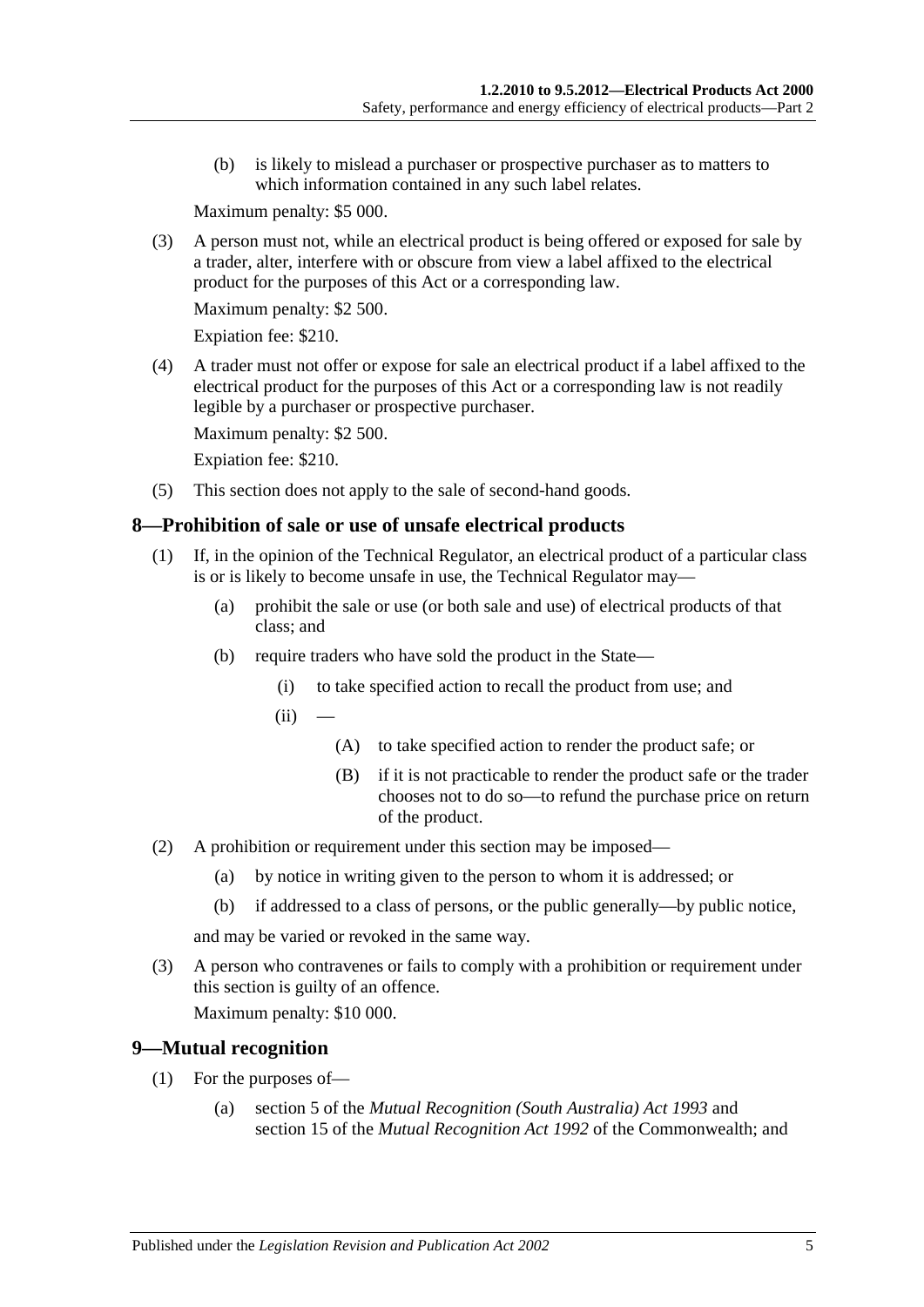(b) section 5 of the *[Trans-Tasman Mutual Recognition \(South Australia\)](http://www.legislation.sa.gov.au/index.aspx?action=legref&type=act&legtitle=Trans-Tasman%20Mutual%20Recognition%20(South%20Australia)%20Act%201999)  Act [1999](http://www.legislation.sa.gov.au/index.aspx?action=legref&type=act&legtitle=Trans-Tasman%20Mutual%20Recognition%20(South%20Australia)%20Act%201999)* and section 46 of the *Trans-Tasman Mutual Recognition Act 1997* of the Commonwealth,

an electrical product the sale of which is prohibited by public notice given at any time under [section](#page-4-0) 8 on the ground that the product is or is likely to become unsafe in use is declared—

- (c) to be goods to which section 15 of the *Mutual Recognition Act 1992* of the Commonwealth applies; and
- (d) to be exempt from the operation of the *Trans-Tasman Mutual Recognition Act 1997* of the Commonwealth.
- (2) The exemption from the *Mutual Recognition Act 1992* of the Commonwealth and the *Trans-Tasman Mutual Recognition Act 1997* of the Commonwealth of an electrical product pursuant to [subsection](#page-4-2) (1) has effect for a period beginning on the day on which the public notice imposing the prohibition is published and ending—
	- (a) 12 months later; or
	- (b) on the revocation of the prohibition,

whichever occurs first.

(3) In this section, a reference to a Commonwealth Act includes a reference to that Act as amended and in force for the time being and to an Act passed in substitution for that Act.

# <span id="page-5-0"></span>**Part 3—Enforcement**

### <span id="page-5-1"></span>**10—Appointment of authorised persons**

- (1) The Technical Regulator may appoint a person (who may, but need not, be a Public Service employee) to be an authorised person for the purposes of this Act.
- (2) An appointment may be made subject to conditions specified in the instrument of appointment.
- (3) The Technical Regulator may, at any time, revoke an appointment or vary, revoke or add a condition of an appointment.
- (4) The Technical Regulator must issue an identity card to each authorised person appointed by the Technical Regulator.
- (5) An authorised person must produce his or her identity card at the request of a person in relation to whom the authorised person has exercised, or intends to exercise, powers under this Act.
- (6) In the exercise of the authorised person's powers, the authorised person is subject to control and direction by the Technical Regulator.
- (7) A person must, within 21 days after ceasing to be an authorised person, return the identity card to the Technical Regulator.

Maximum penalty: \$250.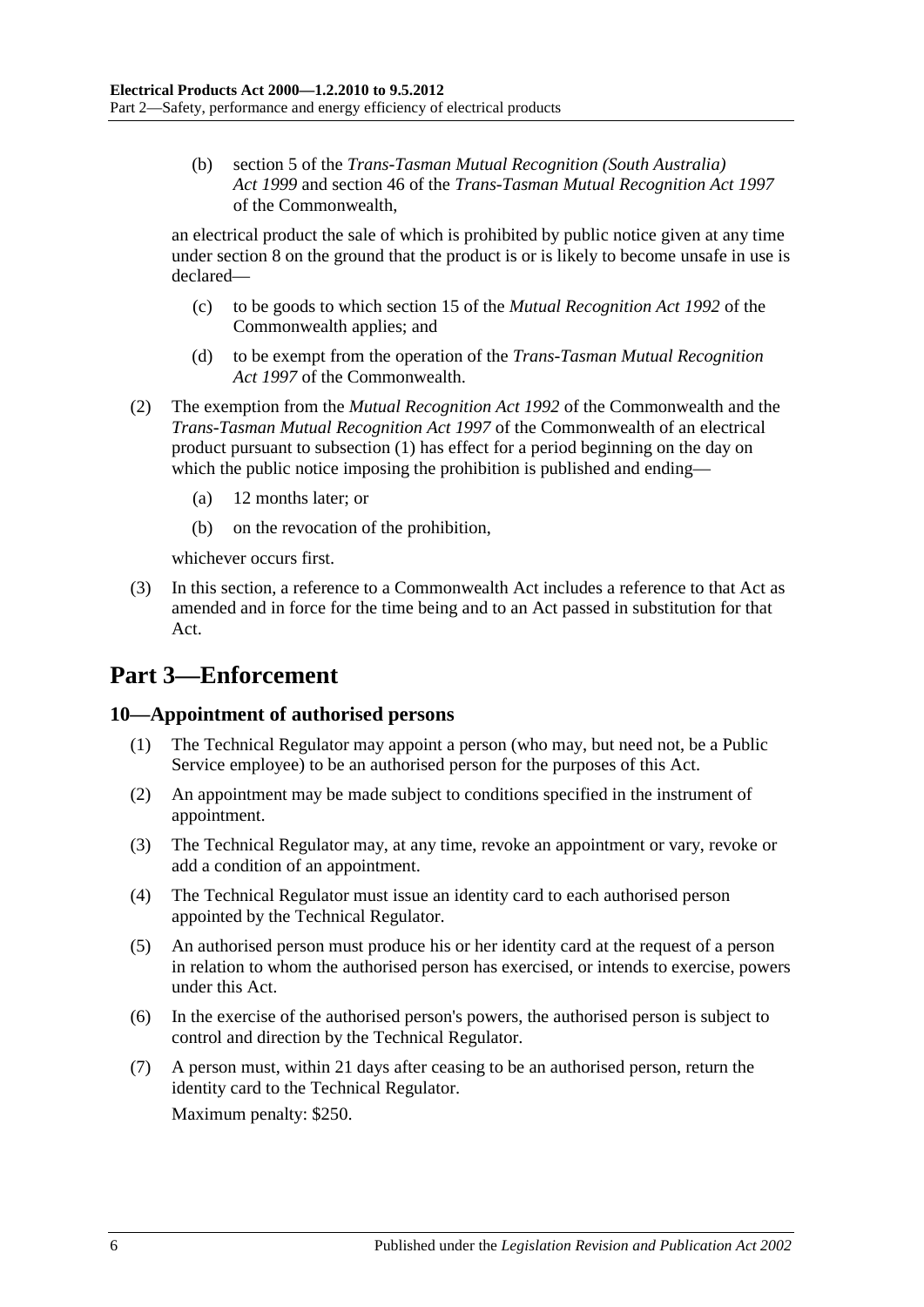### <span id="page-6-0"></span>**11—General powers**

- (1) An authorised person may require—
	- (a) a person—
		- (i) to provide information in the person's possession relevant to the enforcement of this Act; and
		- (ii) to produce documents in the person's possession that may be relevant to the enforcement of this Act for inspection by the authorised person; and
	- (b) a trader—
		- (i) to make all electrical products of a class specified by the authorised person that are in the trader's possession available for examination by the authorised person; and
		- (ii) to inform the authorised person of the date when the trader obtained an electrical product; and
		- (iii) to inform the authorised person of the person from whom the trader obtained an electrical product; and
		- (iv) to produce to the authorised person all invoices and accounts in respect of an electrical product that are in the trader's possession; and
		- (v) to sell to the authorised person an electrical product for the same price as the electrical product is sold to other purchasers (or, if that price cannot be identified, for a fair price offered by the authorised person).

Maximum penalty: \$5 000.

- (2) A person is not required to give information or produce a document under this section if the answer to the question or the contents of the document would tend to incriminate the person of an offence.
- (3) A person must not, without reasonable excuse, fail to comply with a requirement under this section.

Maximum penalty: \$5 000.

#### <span id="page-6-3"></span><span id="page-6-1"></span>**12—Power to seize electrical products**

- (1) Subject to [subsection](#page-6-2) (2), an authorised person who suspects on reasonable grounds that a trader has, on particular premises, stocks of an electrical product prohibited from sale under [section](#page-4-0) 8 may—
	- (a) enter and search the premises; and
	- (b) seize and remove any stocks of the electrical product found on the premises.
- <span id="page-6-2"></span>(2) An authorised person may not enter a place of residence under [subsection](#page-6-3) (1) except in pursuance of a warrant issued by a magistrate.
- (3) A magistrate may issue a warrant authorising entry of a place of residence under [subsection](#page-6-3) (1) if satisfied that the warrant is, in the circumstances of the case, reasonably required for the purposes of the administration or enforcement of this Act.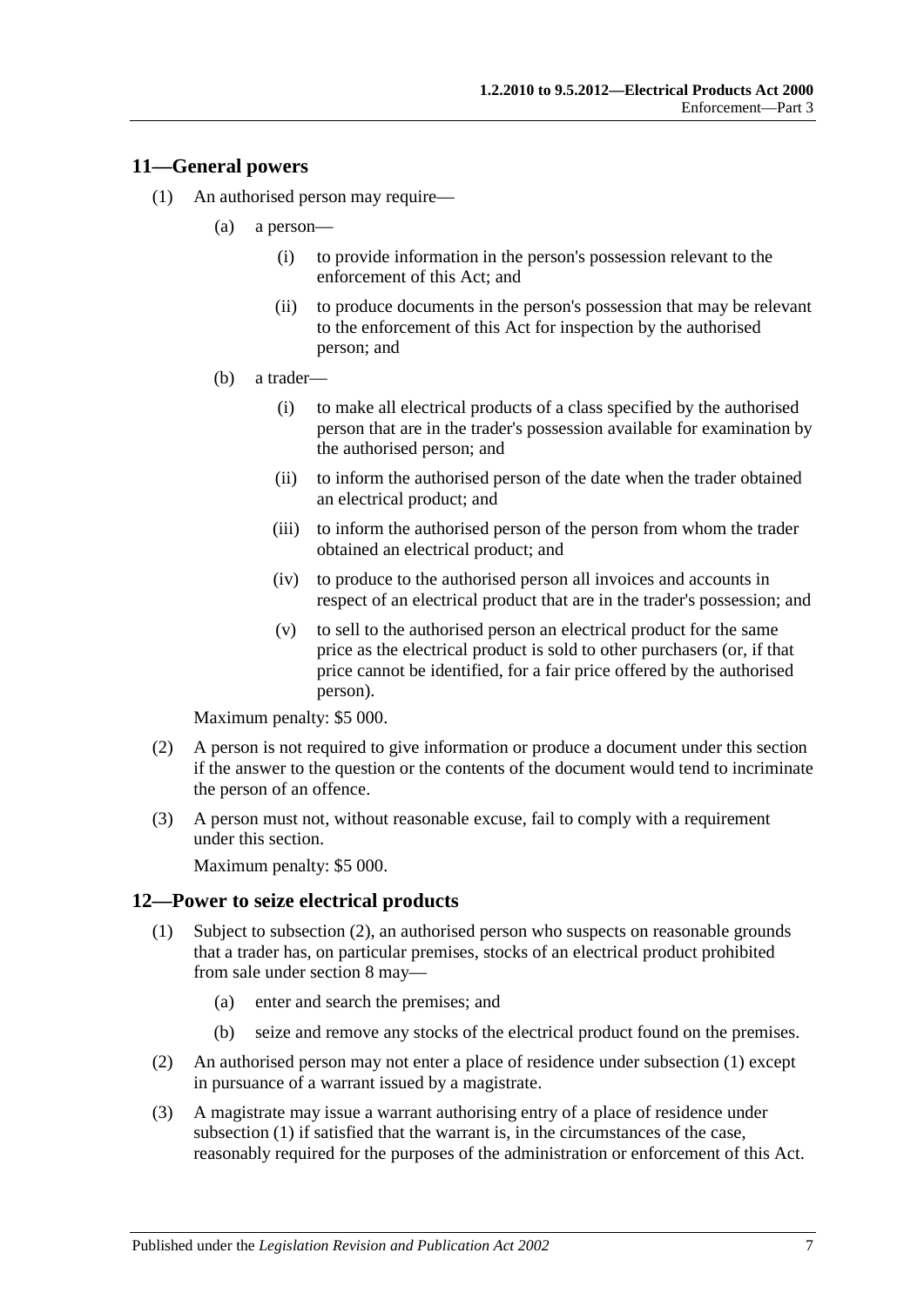- (4) The Magistrates Court may, on the application of the Technical Regulator, order that electrical products seized under [subsection](#page-6-3) (1) be forfeited to the Crown and disposed of as the Technical Regulator thinks fit.
- $(5)$  If—
	- (a) no application for forfeiture is made within one month after the date of seizure; or
	- (b) such an application is made but does not result in an order for forfeiture,

electrical products seized under [subsection](#page-6-3) (1) must be returned to the person from whom they were seized.

### <span id="page-7-0"></span>**13—Hindering or obstructing authorised person**

A person must not hinder or obstruct an authorised person or anyone else engaged in the administration of this Act or the exercise of powers under this Act. Maximum penalty: \$5 000.

# <span id="page-7-1"></span>**Part 4—Miscellaneous**

### <span id="page-7-2"></span>**14—Power of exemption**

- (1) The Technical Regulator may exempt a person or class of persons from this Act, or specified provisions of this Act, on terms and conditions the Technical Regulator considers appropriate.
- (2) A person or class of persons in whose favour an exemption is given must comply with the conditions of the exemption.

Maximum penalty: \$5 000.

### <span id="page-7-3"></span>**15—Statutory declarations**

If a person is required by or under this Act to furnish information to the Technical Regulator, the Technical Regulator may require that the information be verified by statutory declaration and, in that event, the person will not be taken to have furnished the information as required unless it has been verified in accordance with the requirements of the Technical Regulator.

### <span id="page-7-4"></span>**16—False or misleading information**

A person must not make a statement that is false or misleading in a material particular (whether by reason of the inclusion or omission of any particular) in information furnished under this Act.

Maximum penalty:

If the person made the statement knowing that it was false or misleading—\$10 000.

In any other case—\$5 000.

### <span id="page-7-5"></span>**17—General defence**

It is a defence to a charge of an offence against this Act if the defendant proves that the offence was not committed intentionally and did not result from any failure on the part of the defendant to take reasonable care to avoid the commission of the offence.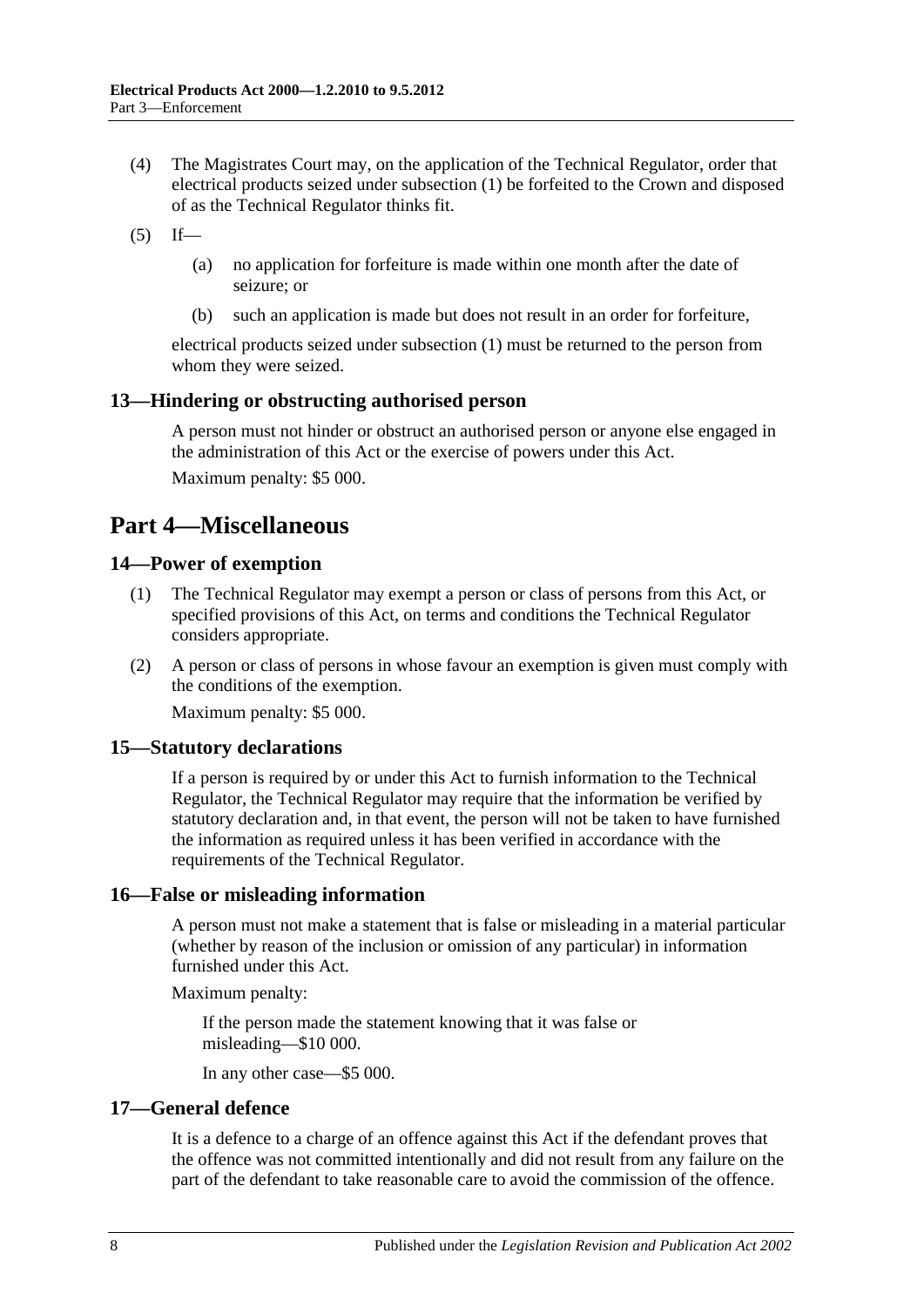### <span id="page-8-0"></span>**18—Offences by bodies corporate**

If a body corporate is guilty of an offence against this Act, each director (within the meaning of the *Corporations Law*) of the body corporate is, subject to the general defence under this Part, guilty of an offence and liable to the same penalty as may be imposed for the principal offence.

#### <span id="page-8-1"></span>**19—Continuing offence**

- (1) A person convicted of an offence against a provision of this Act in respect of a continuing act or omission—
	- (a) is liable, in addition to the penalty otherwise applicable to the offence, to a penalty for each day during which the act or omission continued of not more than one-tenth of the maximum penalty prescribed for that offence; and
	- (b) is, if the act or omission continues after the conviction, guilty of a further offence against the provision and liable, in addition to the penalty otherwise applicable to the further offence, to a penalty for each day during which the act or omission continued after the conviction of not more than one-tenth of the maximum penalty prescribed for the offence.
- (2) If an offence consists of an omission to do something that is required to be done, the omission will be taken to continue for as long as the thing required to be done remains undone after the end of the period for compliance with the requirement.

#### <span id="page-8-2"></span>**20—Evidence**

- (1) In any legal proceedings, a certificate executed by the Technical Regulator certifying as to a matter relating to—
	- (a) a delegation under this Act; or
	- (b) the appointment of an authorised person; or
	- (c) a notice given or published under this Act,

constitutes proof, in the absence of proof to the contrary, of the matters so certified.

(2) Evidence of the contents of a standard referred to or incorporated in a proclamation or regulation under this Act may be given in any legal proceedings by production of a document apparently certified by the Technical Regulator to be a true copy of the standard.

#### <span id="page-8-4"></span><span id="page-8-3"></span>**21—Service**

- (1) A notice or other document required or authorised to be given to or served on a person under this Act may be given or served—
	- (a) by delivering it personally to the person or an agent of the person; or
	- (b) by leaving it for the person at the person's place of residence or business with someone apparently over the age of 16 years; or
	- (c) by posting it to the person or agent of the person at the person's or agent's last known place of residence or business.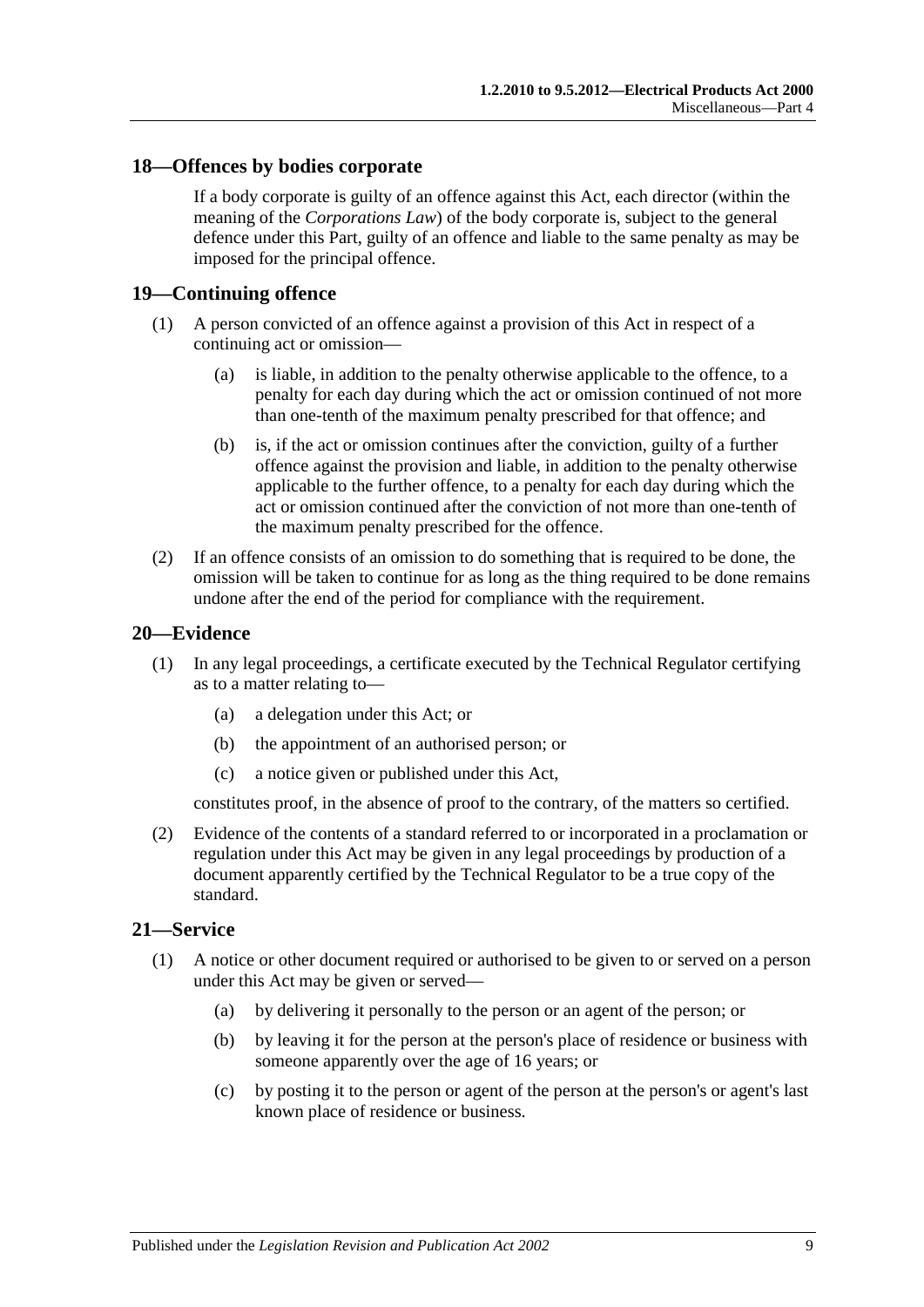(2) Without limiting the effect of [subsection](#page-8-4) (1), a notice or other document required or authorised to be given to or served on a person may, if the person is a body corporate, be given to or served on the person in accordance with section 109X of the *Corporations Law*.

### <span id="page-9-0"></span>**22—Delegation**

- (1) The Technical Regulator may delegate his or her powers under this Act to a person or body of persons that is, in the Technical Regulator's opinion, competent to exercise the relevant powers.
- (2) A delegation under this section—
	- (a) must be in writing; and
	- (b) may be conditional or unconditional; and
	- (c) is revocable at will; and
	- (d) does not prevent the delegator from acting in any matter.

### <span id="page-9-1"></span>**23—Confidential information**

A person must not intentionally divulge, or use for the person's own gain, information of a commercially sensitive or private confidential nature obtained by the person in the course of administering or enforcing this Act except—

- (a) as authorised or required to do so by law; or
- (b) with the consent of the person from whom the information was obtained or to whom the information relates; or
- (c) in connection with the administration or enforcement of this Act or of a corresponding law.

Maximum penalty: \$5 000.

### <span id="page-9-2"></span>**25—Annual report**

- (1) The Technical Regulator must, within three months after the end of each financial year, deliver to the Minister a report on the Technical Regulator's administration of this Act during that financial year.
- (2) The Minister must cause a copy of the report to be laid before both Houses of Parliament within 12 sitting days after his or her receipt of the report.

### <span id="page-9-4"></span><span id="page-9-3"></span>**26—Regulations**

- (1) The Governor may make such regulations as are contemplated by, or necessary or expedient for, the purposes of this Act.
- (2) Without limiting the generality of [subsection](#page-9-4) (1), the regulations may—
	- (a) provide for the examination and testing of electrical products and for the recovery of costs associated with such examination and testing; and
	- (b) provide for the issuing of certificates for electrical products certifying compliance with specified standards or suitability for connection to an electricity transmission or distribution network; and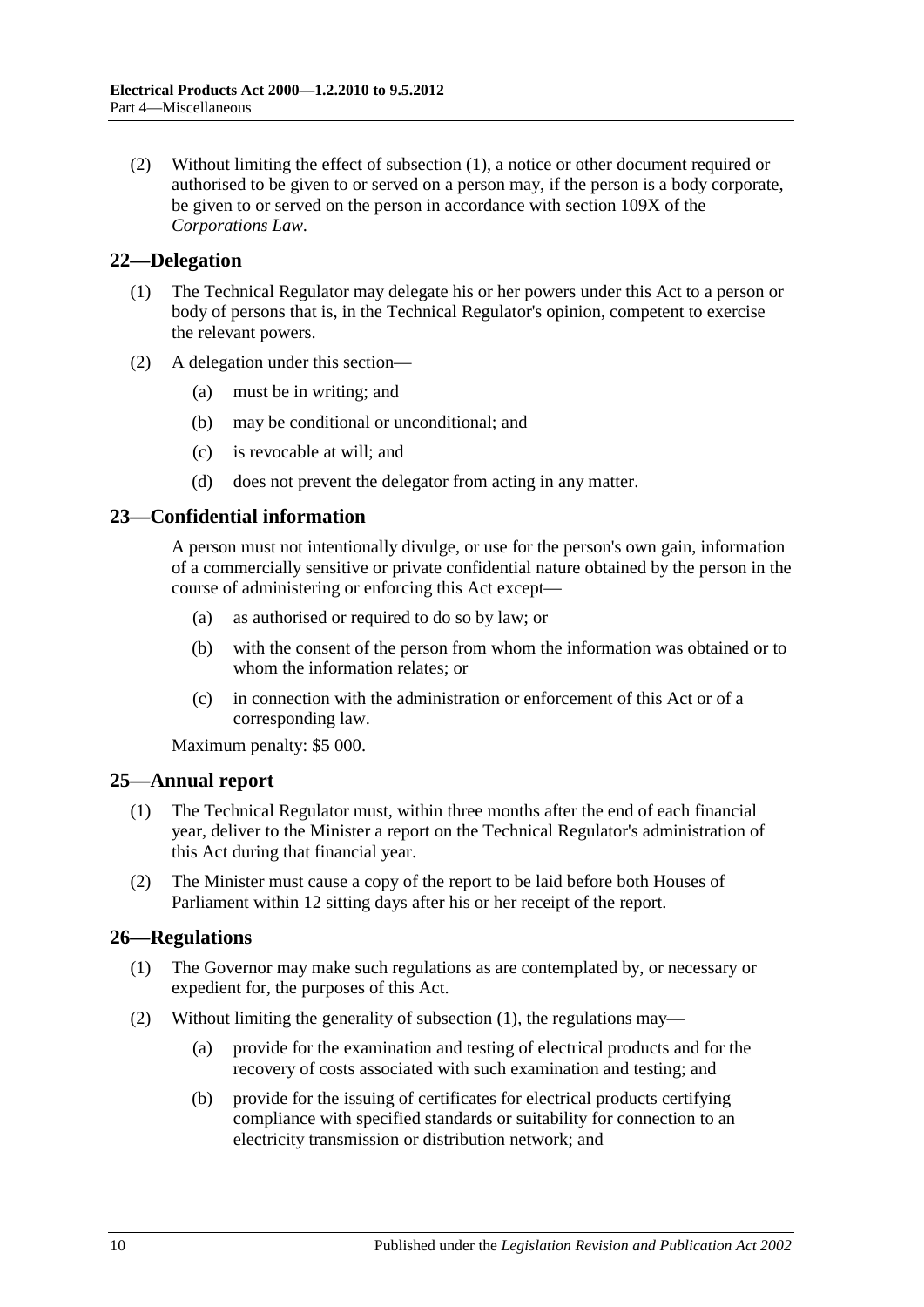- (c) make further provisions for the labelling of electrical products and the prohibition of the sale of electrical products not labelled in accordance with the regulations; and
- (d) fix or provide for the payment of fees in respect of any matter under this Act and the recovery, refund, waiver or reduction of such fees; and
- (e) exempt (conditionally or unconditionally) persons or electrical products from any provision of this Act; and
- (f) impose fines, not exceeding \$5 000, for offences against the regulations; and
- (g) fix expiation fees, not exceeding \$315, for alleged offences against the regulations.
- (3) A regulation may—
	- (a) be of general application or limited by reference to time, places, circumstances or any other factor;
	- (b) provide that a matter or thing in respect of which a regulation may be made is to be determined, regulated or prohibited according to the discretion of the Minister or the Technical Regulator;
	- (c) refer to or incorporate, wholly or partially and with or without modification, a standard as in force at a specified time or as in force from time to time.

# <span id="page-10-0"></span>**Schedule—Repeal and transitional provisions**

### <span id="page-10-1"></span>**1—Repeal**

The *[Electrical Products Act](http://www.legislation.sa.gov.au/index.aspx?action=legref&type=act&legtitle=Electrical%20Products%20Act%201988) 1988* (the *repealed Act*) is repealed.

### <span id="page-10-2"></span>**2—Transitional provisions**

- (1) An electrical product labelled under the authority of the Minister in accordance with the regulations pursuant to section  $5(1)(a)$  of the repealed Act will be taken to have been labelled so as to indicate its compliance with applicable safety and performance standards under the authority of the Technical Regulator in accordance with the regulations pursuant to [section](#page-2-6)  $6(1)(a)$  of this Act.
- (2) A domestic appliance labelled under the authority of the Minister in accordance with the regulations pursuant to section  $5(2)(a)$  of the repealed Act will be taken to have been labelled so as to indicate its energy efficiency under the authority of the Technical Regulator in accordance with the regulations pursuant to [section](#page-3-4) 6(3)(a) of this Act.
- (3) A prohibition or requirement under section 6 of the repealed Act in force immediately before the commencement of this Act will be taken to be a prohibition or requirement imposed by the Technical Regulator under [section](#page-4-0) 8 of this Act.
- (4) An authorised person appointed for the purposes of the repealed Act will be taken to have been appointed as an authorised person unde[r Part 3](#page-5-0) of this Act.

#### <span id="page-10-4"></span><span id="page-10-3"></span>**3—Regulations—other transitional provisions**

(1) The regulations may contain other provisions of a savings or transitional nature consequent on the enactment of this Act.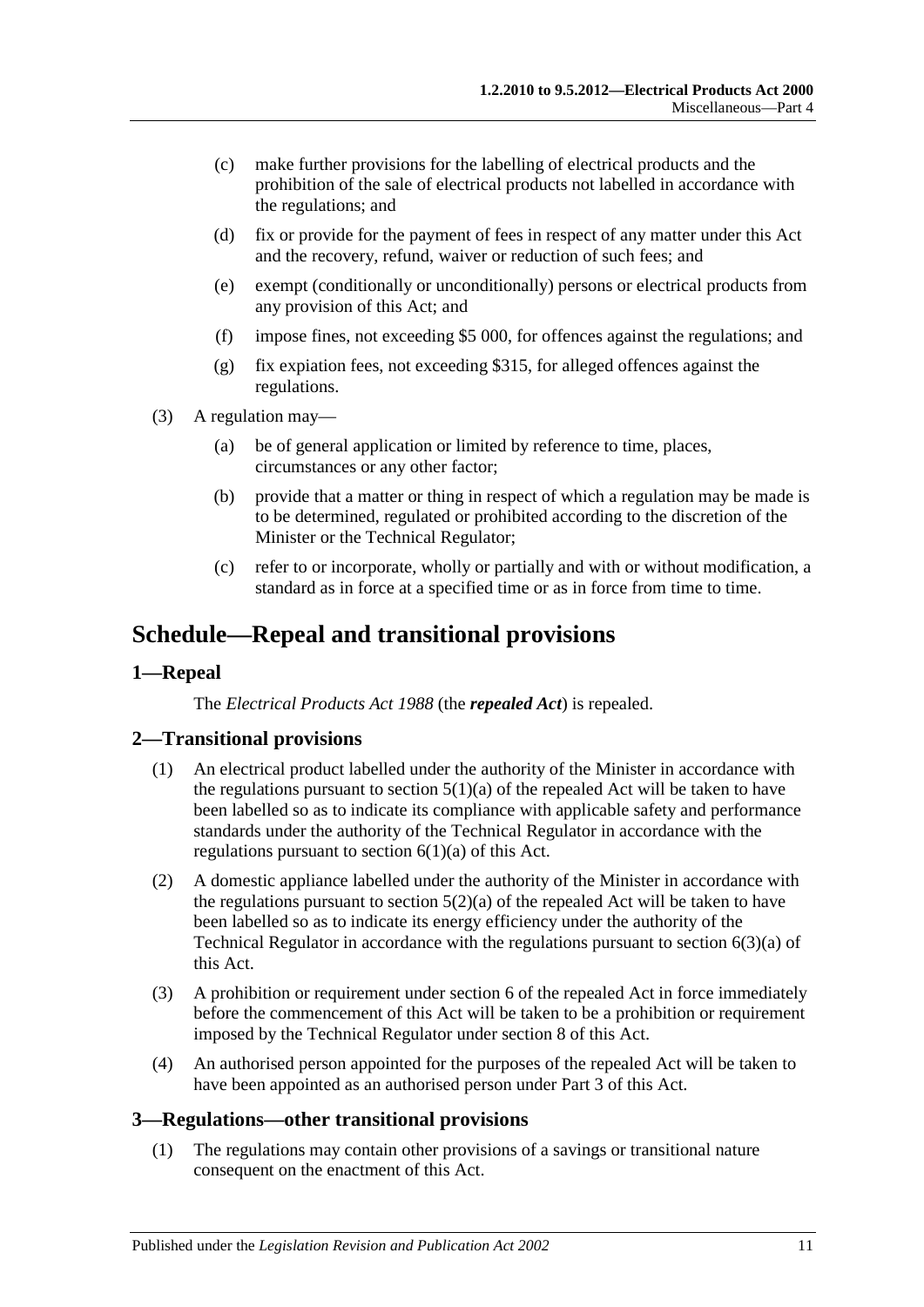- (2) A provision referred to in [subclause](#page-10-4) (1) may, if the regulations so provide, take effect from a day antecedent to the day on which the regulations are made.
- (3) To the extent to which a provision referred to in [subclause](#page-10-4) (1) takes effect from a date that is earlier than the date of its publication in the Gazette, the provision does not operate so as—
	- (a) to affect, in a manner prejudicial to any person (other than the State or an authority of the State), the rights of that person existing before the date of its publication; or
	- (b) to impose liabilities on any person (other than the State or an authority of the State) in respect of anything done or omitted to be done before the date of its publication.